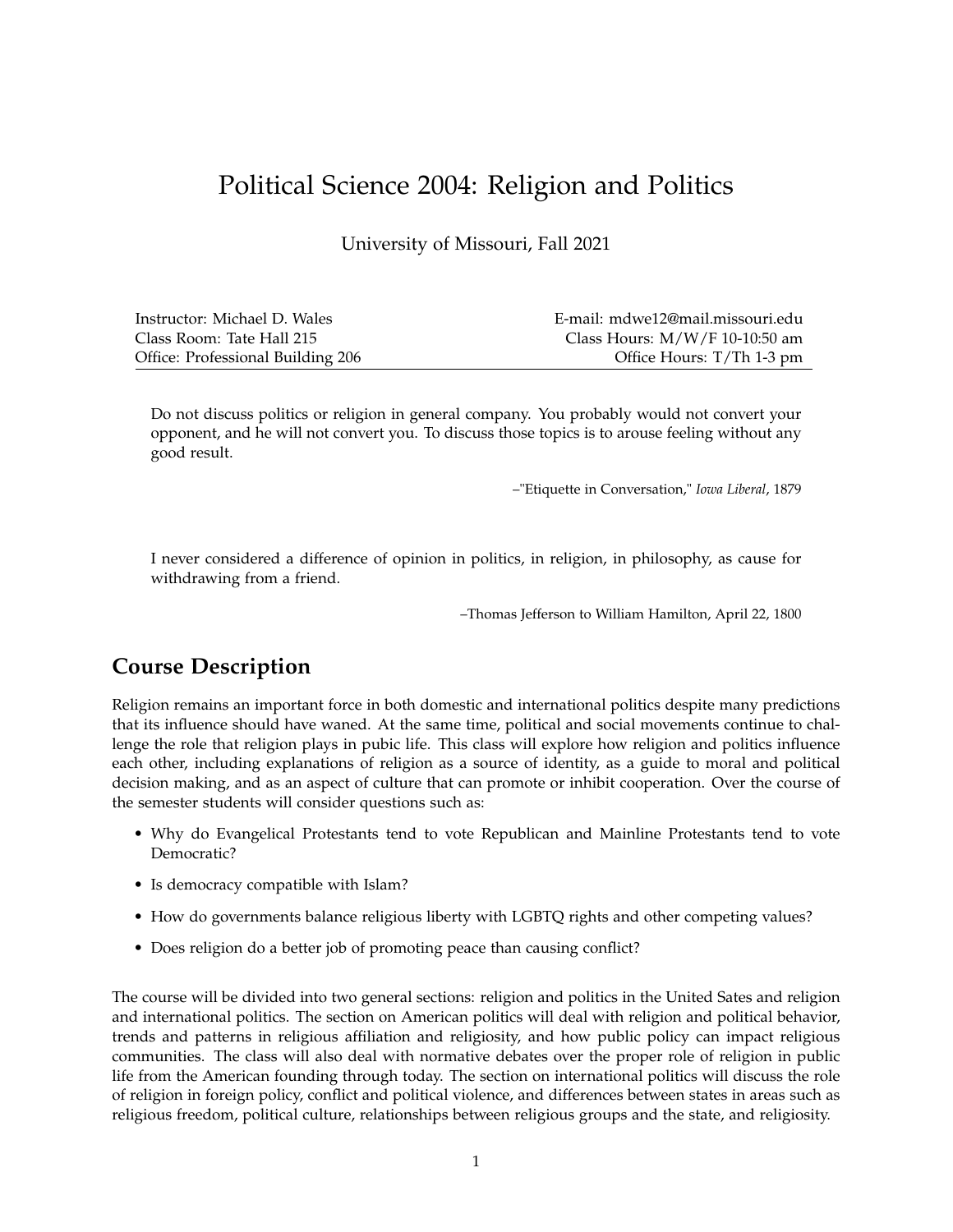## **Required Materials**

- Wald, Kenneth D. and Allison Calhoun-Brown. 2018. *Religion and Politics in the United States*. 8th ed. London: Rowman and Littlefield.
- Toft, Monica Duffy, Daniel Philpott, and Timothy Samuel Shah. 2011. *God's Century: Resurgent Religion and Global Politics*. New York: W.W. Norton & Company, Inc.

Students should also download the iClicker Cloud app on their preferred device they plan to bring to class.

## **Course Objectives**

This class will present an overview of the intersections between religion and politics. One semester is insufficient to cover all aspects of this topic or to give equal time to all religious traditions and political arrangements. The primary goal is to familiarize students with some of the existing literature on the topic and help them engage in critical thinking about the interplay between religion and politics in our world today. By the end of the semester, successful students will:

- 1. Develop an appreciation for the role religion plays in American political thought;
- 2. Understand how different religious and political identities influence both political and religious behavior;
- 3. Consider the role religion plays in promoting both conflict and reconciliation between countries;
- 4. Recognize the differences between how governments regulate religious activity;
- 5. Examine ways in which religion and politics can resemble each other.

## **Course Structure**

### **Class Structure**

This will be an in-person class in a traditional lecture format, but I intend to have plenty of discussion as well. Given the sensitive nature and strong opinions religious and political beliefs arouse, I will make an effort to be respectful and avoid causing offense to any student. In order to create an environment conducive to discussion, it will be incumbent upon all students to show myself and their colleagues respect as well. This means both trying to avoid making hurtful statements, but also giving your classmates the benefit of the doubt and not seeking out offense. Avoiding discussions on difficult topics may alleviate discomfort in the short term, but often only deepens divides in the long term.

Attendance will not be required *per se*, but missing class without providing prior notice will negatively effect students' grades.

#### **Assessments**

There will be four different types of graded assignments and assessments in this class.

• **40%** of your grade will be determined by two exams (20% each). The first will be a midterm exam that covers content related to American politics, and the second will be during the final exam period and will cover international politics.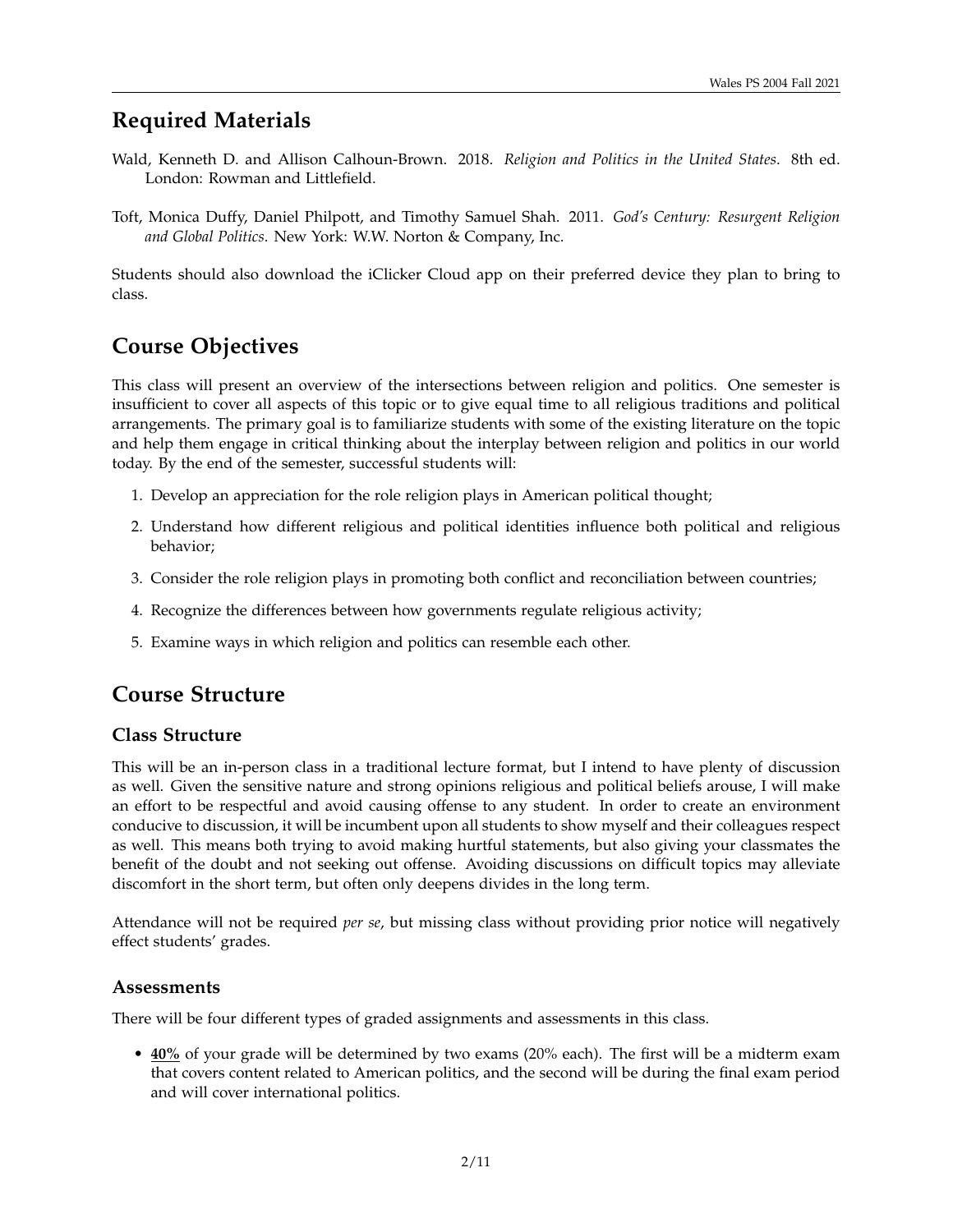- **35%** of your grade will be determined by a research paper on a relevant topic of your choice. The grading may be broken down into sub-components with different due dates such as a paper proposal and annotated bibliography. Further instructions will be provided later.
- **15%** of your grade will be determined by a small group presentation on a major religious tradition. The goal of this presentation is to enhance the religious literacy of the presenters and the rest of the class and to facilitate understanding of how religious and political cultures interact.
- **10%** of your grade will be determined by short in-class quizzes over the lectures and assigned readings.

Late work will be accepted for out-of-class assignments with a 10% penalty for each day the assignment is late. In-class assignments cannot be made up. If circumstances require you to miss an exam, alert the instructor as soon as possible to arrange alternative accommodations. Documentation may be required to avoid late penalties for exams. See the COVID-19 statement below for additional guidance on that issue.

### **Grading Policy**

The Mizzou grading system is based on a four-point scale. The grade value for each letter grade in this class is as below. Scores will be rounded to the nearest whole number.

| Grading Scale |          |        |  |
|---------------|----------|--------|--|
| Grade         | Low $\%$ | High % |  |
| A             | 95       | 100    |  |
| $A -$         | 90       | 94     |  |
| $B+$          | 87       | 89     |  |
| B             | 84       | 86     |  |
| B-            | 80       | 83     |  |
| $C+$          | 77       | 79     |  |
| $\mathsf{C}$  | 74       | 76     |  |
| $C -$         | 70       | 73     |  |
| D+            | 67       | 69     |  |
| D             | 64       | 66     |  |
| $\mathsf{I}$  | 60       | 63     |  |
| F             | 0        | 59     |  |

## **Course Policies**

For University policies and support resources, please click the Support & Policies link in the course menu on Canvas.

#### **Use of Canvas**

While this class is currently not an online course, it will utilize Canvas extensively. Most students no doubt have had both positive and negative experiences with Canvas, and we will aim to have mostly positive experiences in this class.

### **Class Etiquette**

Your instructor and fellow students wish to foster a safe learning environment. All opinions and experiences, no matter how different or controversial they may be perceived, must be respected in the tolerant spirit of academic discourse. You are encouraged to comment, question, or critique an idea but you are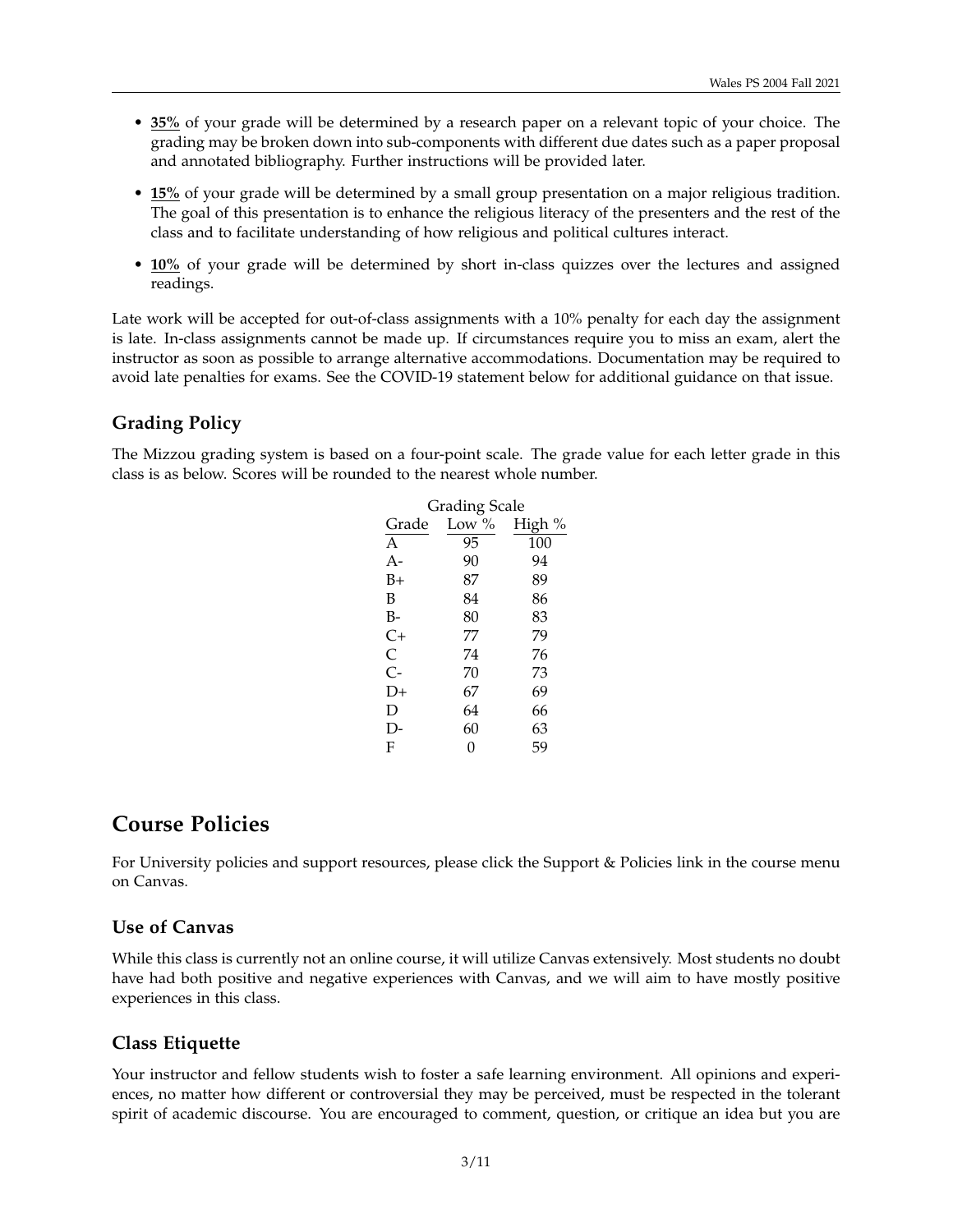not to attack an individual. Our differences, some of which are outlined in the University's nondiscrimination statement, will add richness to this learning experience. Please consider that sarcasm and humor can be misconstrued, especially in online interactions, and generate unintended disruptions. Working as a community of learners, we can build a polite and respectful course ambiance.

### **Academic Integrity and Plagiarism**

University standards prohibit cheating, plagiarism, and sabotage. Those caught engaging in such academic misconduct will receive a zero on the assignment and may be subject to further disciplinary action.

### **Recording Prohibition**

University of Missouri System Executive Order No. 38 lays out principles regarding the sanctity of classroom discussions at the university. The policy is described fully in section 200.015 of the Collected Rules and Regulations. In this class, students may not make audio or video recordings of course activity, except students permitted to record as an accommodation under section 240.040 of the Collected Rules. All other students who record and/or distribute audio or video recordings of class activity are subject to discipline in accordance with provisions of section 200.020 of the Collected Rules and Regulations of the University of Missouri pertaining to student conduct matters.

Those students who are permitted to record are not permitted to redistribute audio or video recordings of statements or comments from the course to individuals who are not students in the course without the express permission of the faculty member and of any students who are recorded. Students found to have violated this policy are subject to discipline in accordance with provisions of section 200.020 of the Collected Rules and Regulations of the University of Missouri pertaining to student conduct matters.

### **Intellectual Pluralism**

Below is the University's statement on intellectual pluralism: *The University community welcomes intellectual diversity and respects student rights. Students who have questions or concerns regarding the atmosphere in this class (including respect for diverse opinions) may contact the departmental chair or divisional director, the director of the Office of Students Rights and Responsibilities, or the MU Equity Office.*

## **Intellectual Property**

All course materials, including, but not limited to, the syllabus, course assignments, study guides, learning guides, online lecture videos and content, and lab book (i.e. course pack) are property of the instructor and University and may not be shared online or distributed in any manner to others. Students are prohibited from posting course materials or notes online and from selling notes to or being paid for taking notes by any person or commercial firm without the express written permission of the professor teaching this course. Doing so will constitute both an academic integrity violation and a copyright violation. Violations of copyright laws could subject you to civil penalties and criminal liability. Violations of academic integrity may subject you to disciplinary action under University policies.

## **ADA Compliance and Accommodation**

If you anticipate barriers related to the format or requirements of this course, if you have emergency medical information to share with me, or if you need to make arrangements in case the building must be evacuated, please let me know as soon as possible.

If disability related accommodations are necessary (for example, a note taker, extended time on exams, captioning), please establish an accommodation plan with the MU Disability Center, S5 Memorial Union, 573-882-4696, and then notify me of your eligibility for reasonable accommodations. For other MU resources for persons with disabilities, click on "Disability Resources" on the MU homepage.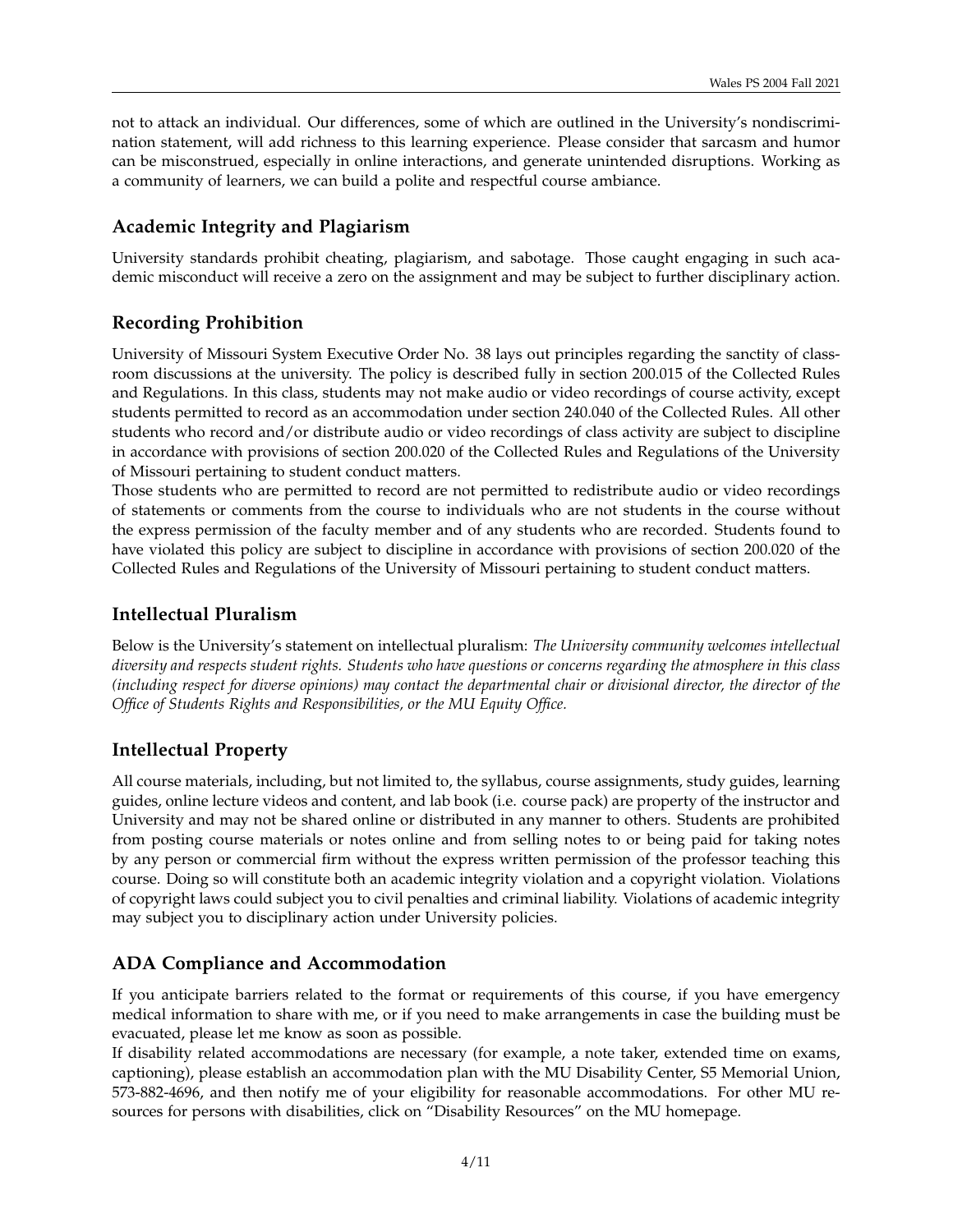### **Show Me Renewal COVID-19 Guidelines**

As of now, this course will be taught as an in-person class. University policies may require students to miss classes for reasons related to COVID-19 protocols or other illnesses. Reasonable accommodations will be made for students required to miss class, specific to the students' situations. In all cases, for student who miss class but not assignments, the best way to stay caught up is to do the assigned reading. As with any excused absence, students must inform the instructor before missing an assignment to avoid penalties. This includes in-class quizzes and group presentations. Other University policies such as mask requirements will also be in force in the class, and will lapse if and when the University removes them.



Math phobic's nightmare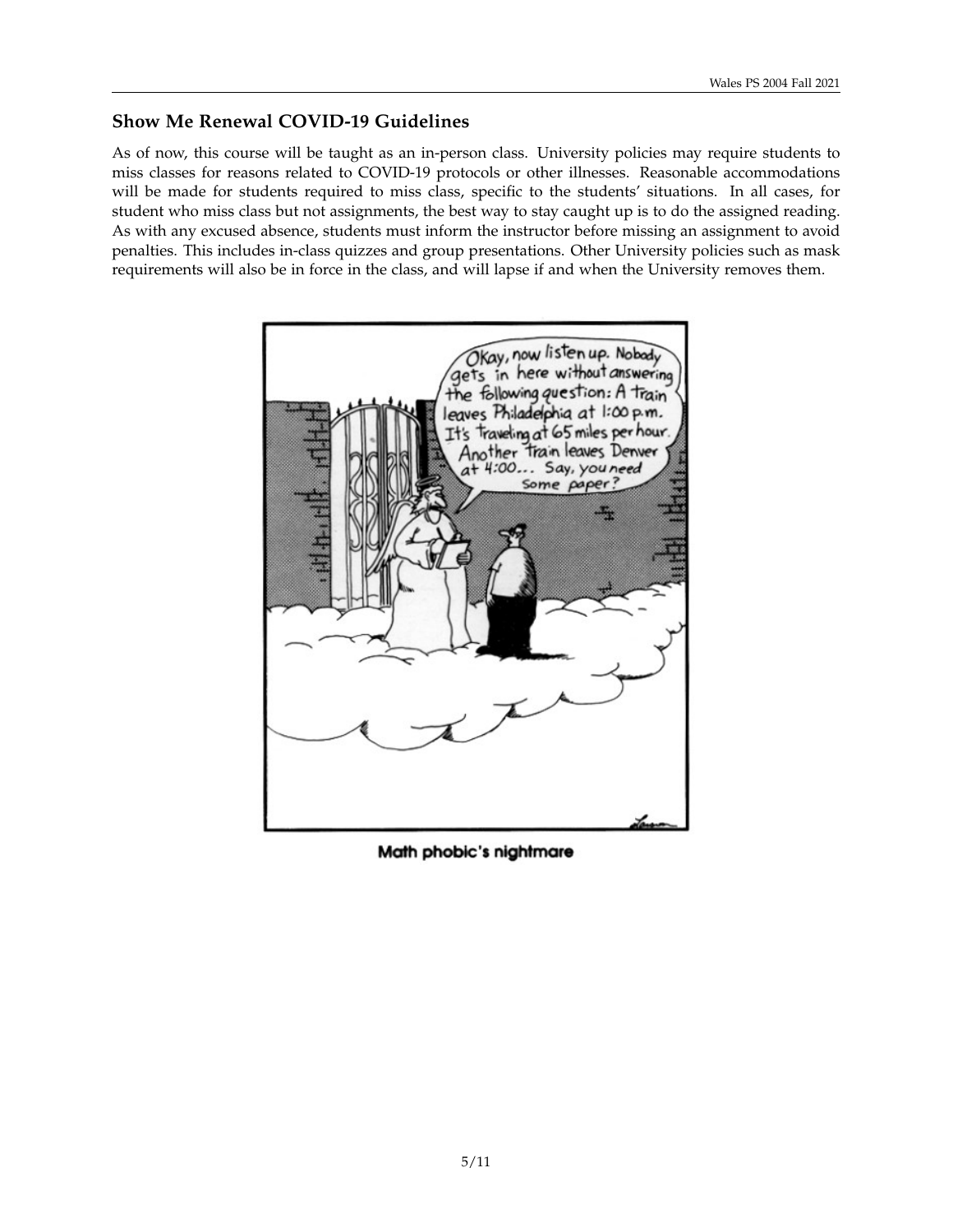## **Course Schedule**

The schedule of weekly readings and assignments is tentative and subject to change. Assigned readings besides the Wald and Calhoun-Brown or Toft, et al. books should be posted on Canvas. Some of the readings come from academic journals in political science and other fields, and can be quite dense and technical. In most cases students should focus on the big picture ideas put forward rather than methodology and jargon.

#### **Week 01, 08/23 - 08/27:** Introduction

- Introduction: no readings Aug. 23
- Defining Religion
	- **–** Cavanaugh, William T. 2012. "What is Religion?" In *Religion and International Relations: A Primer for Research*, Michael C. Desch and Daniel Philpott, eds. Report of the Working Group on International Relations and Religion of the Mellon Initiative on Religion Across the Disciplines.
	- **–** O'Laughlin, Michael. 2016. "Should Courts Get to Define Religion?" *The Atlantic*, May 3. https://www.theatlantic.com/politics/archive/2016/05/how-do-the-courts-define-religion/480903.
- Wald and Calhoun-Brown, Chapter 1

**Week 02, 08/30 - 09/03:** Religion in the United States

- Religion in the United States
	- **–** Wald and Calhoun-Brown Chapter 2
	- **–** Campbell, David E., Geoffrey C. Layman, John C. Green, and Nathanael G. Sumaktoyo. 2018. "Putting Politics First: The Impact of Politics on American Religious and Secular Orientations." *American Journal of Political Science*, 62(3): 551-565.
	- **–** Burge, Ryan. 2019. "American Religion in 2030." *Religion in Public*, October 24. https://religioninpublic.blog/2019/10/24/americanreligion-in-2030.
- American Political Culture
	- **–** Wald and Calhoun-Brown Chapter 3
	- **–** Herold, Aaron L. 2015. "Tocqueville on Religion, the Enlightenment, and the Democratic Soul." *American Political Science Review*, 109(3): 523-534.
	- **–** Bellah, Robert N. 1967. "Civil Religion in America." *Daedalus*, 96(1): 1-21.

**Week 03, 09/06 - 09/10:** Church and State Issues

- Labor Day: no class September 6th
- Religion and State
	- **–** Wald and Calhoun-Brown Chapter 4
	- **–** Sikkenga, Jeffrey. 2012. "Government Has No 'Religious Agency': James Madison's Fundamental Principle of Religious Liberty." *American Journal of Political Science*, 56(3): 745-756.
	- **–** Dallas, Kelsey. 2021. "Religion at the Supreme Court: What happened this year and what's coming next year?" *Desert News*, July 6.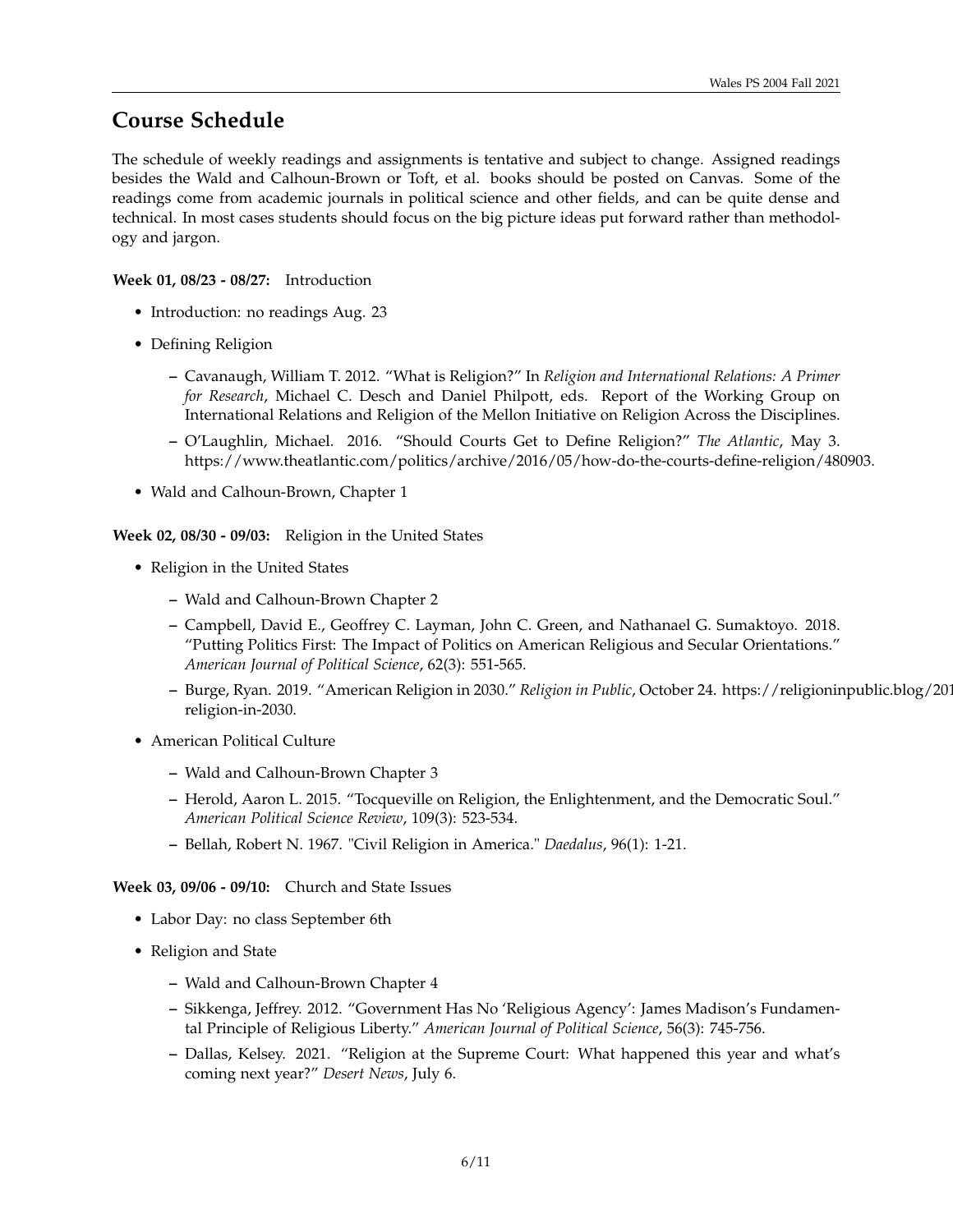**Week 04, 09/13 - 09/17:** Mobilization

- Mobilization
	- **–** Wald and Calhoun-Brown Chapter 5
	- **–** Verdeja, Ernesto. 2012. "International Political Theology." In *Religion and International Relations: A Primer for Research*, Michael C. Desch and Daniel Philpott, eds. Report of the Working Group on International Relations and Religion of the Mellon Initiative on Religion Across the Disciplines.
- Political Action
	- **–** Wald and Calhoun-Brown Chapter 6
	- **–** Wolsey, Rogher. 2012. "Progressive Christianity isn't Progressive Politics!" October 4. https://progressivechristianity.org/resources/progressivechristianity-isnt-progressive-politics.
	- **–** Esmer, Yilmaz and Thorleif Pettersson. 2007. "The Effects of Religion and Religiosity on Voting Behavior." In *The Oxford Handbook of Political Behavior*, Russell J. Dalton and Hans-Dieter Klingermann, eds. London: Oxford University Press.

#### **Week 05, 09/20 - 09/24:** Opinion and Action

- Public Opinion
	- **–** Wald and Calhoun-Brown Chapter 7
	- **–** Mattingly, Terry. 2020. "Covering 'mainline' faith: Why do the old Protestant churches get so much news ink? *GetReligion*, April 16. https://www.getreligion.org/getreligion/2020/4/13/coveringmainline-faith-why-do-those-old-protestant-churches-get-so-much-news-ink.
- Conservative Political Action
	- **–** Wald and Calhoun-Brown Chapter 8
	- **–** Gaskins, Ben, Matt Golder, and David A. Siegel. 2013. "Religious Participation and Economic Conservatism." *American Journal of Political Science*, 57(4): 823-840.
	- **–** Mead, Walter Russell. 2006. "God's Country?" *Foreign Affairs*, 85(5), 24-43.

#### **Week 06, 09/27 - 10/01:** Political Action

- No class Oct. 1: lectures and discussion board on Canvas instead.
- Centrist Political Action
	- **–** Wald and Calhoun-Brown Chapter 9
	- **–** Read Part II (pages 32-43) of United States Conference of Catholic Bishops. 2019. "Forming Consciences for Faithful Citizenship: A Call to Political Responsibility from the Catholic Bishops of the United States."
- Liberal Political Action
	- **–** Wald and Calhoun-Brown Chapter 10
	- **–** Rubin, Debra. 2017. "Why do Jews usually vote Democratic? It's in their DNA." *New Jersey Jewish News*, November 13.
	- **–** King, Jr, Martin Luther. 1963. "Letter from Birmingham Jail [Abridged]." April 16.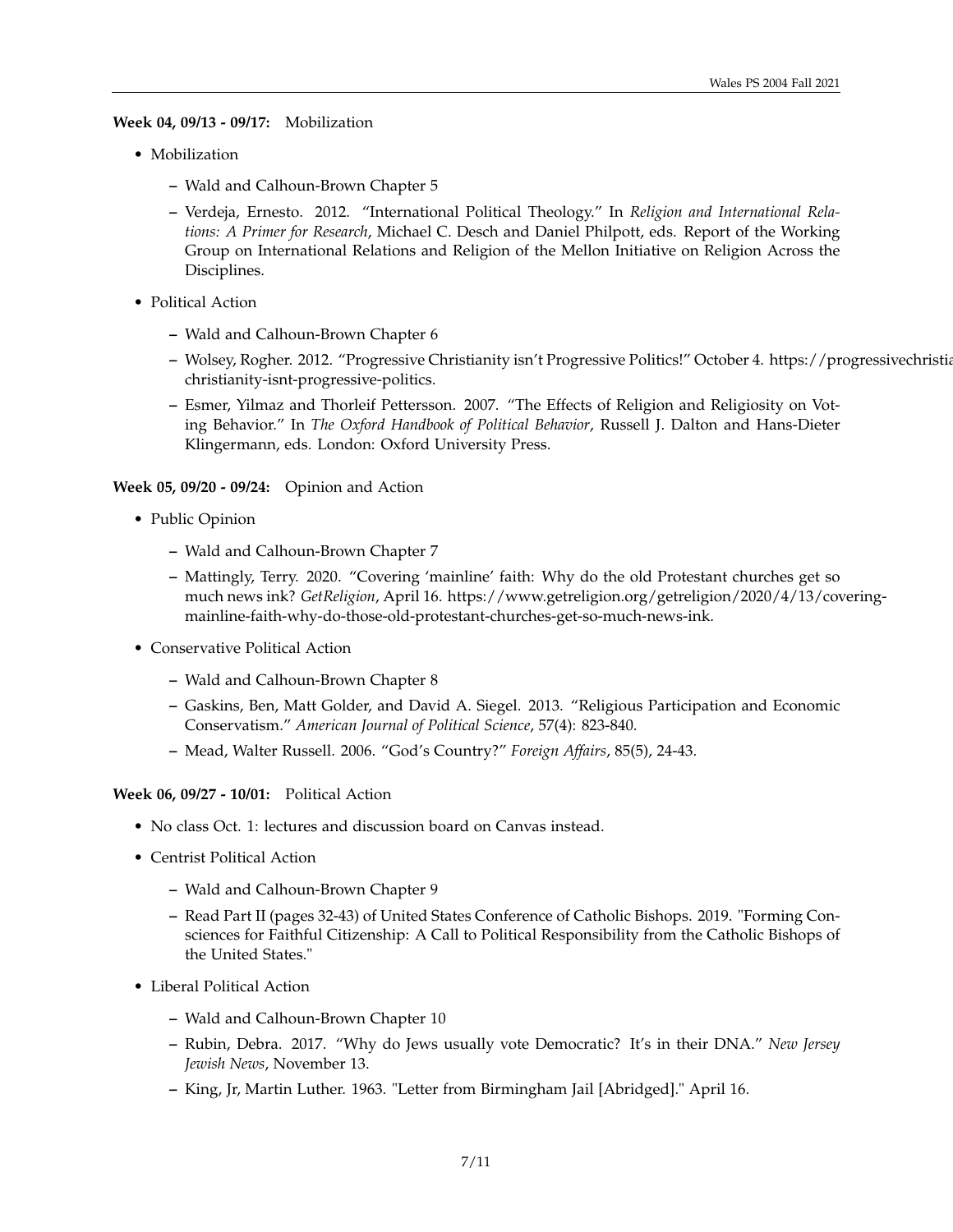**Week 07, 10/04 - 10/08:** Religion, Sex, and Public Life

- Gender and Sexuality
	- **–** Wald and Calhoun-Brown Chapter 11
- Religion and Public Life
	- **–** Wald and Calhoun-Brown Chapter 12
	- **–** Hamid, Shadi. 2021. "America Without God." *The Atlantic*, March 10.
	- **–** Stetzer, Ed. 2014. "The Role of Faith in Public Life." *The Exchange*, February 18. https://www.christianitytoday.com/edstetzer/2014/february/roleof-faith-in-politics.html.

**Week 08, 10/11 - 10/15:** Exam and Introduction to Religion and International Politics

- October 11: Exam 1
- Religion in the World
	- **–** Toft, Philpott, and Shah Chapter 1
- Religion and Comparative Politics
	- **–** Gill, Anthony. 2001. "Religion and Comparative Politics." *Annual Review of Political Science*, 4: 117-38.
	- **–** Grzymala-Busse, Anna. 2012. "Why Comparative Politics Should Take Religion (More) Seriously." *Annual Review of Political Science*, 15: 421-442.

**Week 09, 10/18 - 10/22:** Religion and International Relations

- Religion and IR
	- **–** Haynes, Jeffrey. 2021. "Religion and International Relations: What Do We Know and How Do We Know It?" *Religions*, 12: 328-342.
	- **–** Vermeil, Edmond. 1932. "Religion and Politics in Alsace." *Foreign Affairs*, 250-264.
- Religion and International Politics
	- **–** Toft, Philpott, and Shah Chapters 2-3
	- **–** Fox, Jonathan and Deborah Flores. 2009. "Religions, Constitutions, and the State: A Cross-National Study." *The Journal of Politics*, 71(4): 1499-1513.
	- **–** McClendon, Gwyneth and Rachel Beatty Riedl. 2021. "Using Sermons to Study Religions' Influence on Political Behavior." *Comparative Political Studies*, 54(5): 779-822.

**Week 10, 10/25 - 10/29:** Democratization and Development

- Democracy
	- **–** Toft, Philpott, and Shah Chapter 4
	- **–** Evans, Michael S. 2014. "Religion and Political Decision Making." *Journal for the Scientific Study of Religion*, 53(1): 145-163.
	- **–** Hoffman, Michael and Amaney Jamal. 2014. "Religion in the Arab Spring: Between Two Competing Narratives." *The Journal of Politics*, 76(3): 593-606.
- Economic Development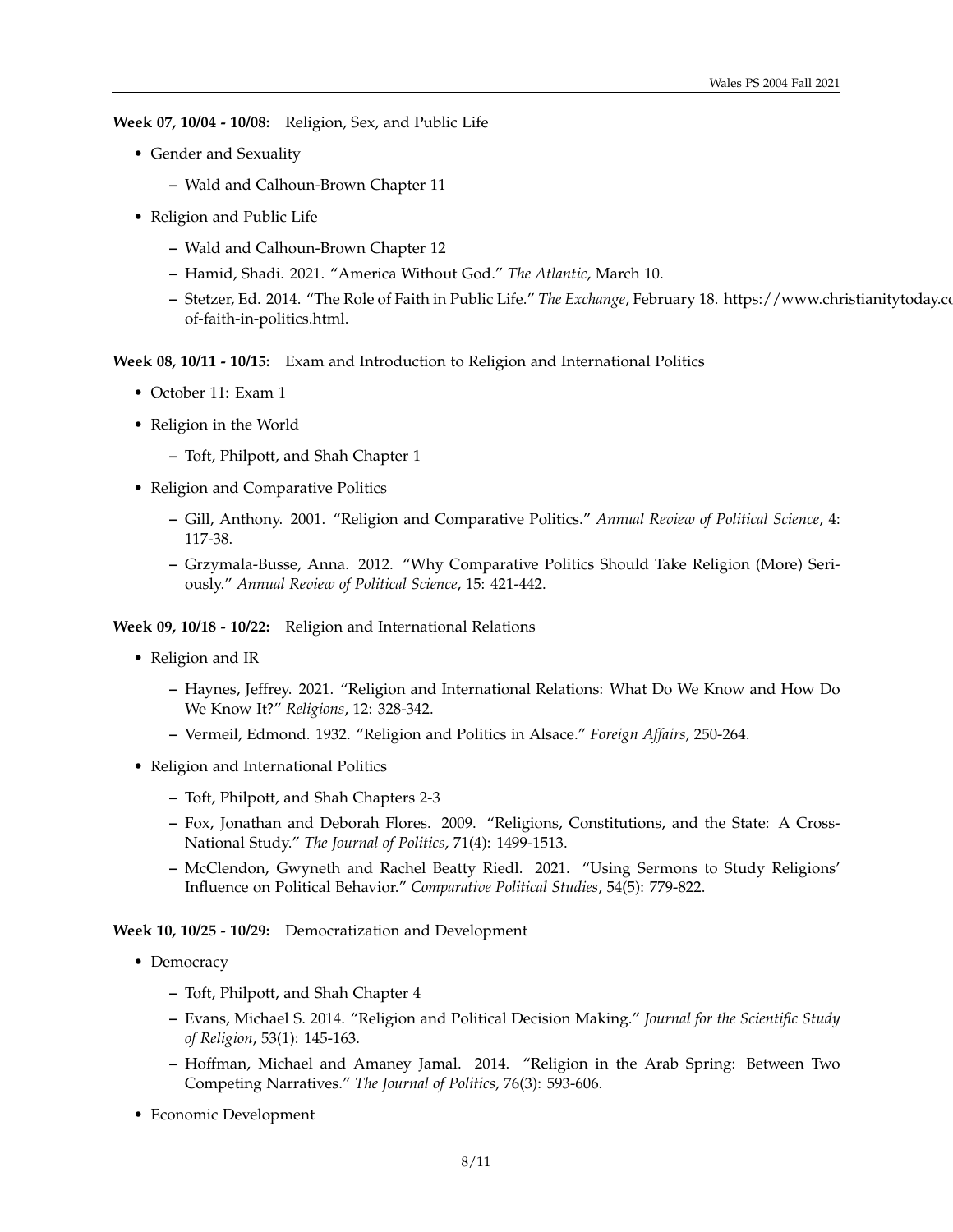- **–** Berger, Peter L. 2010. "Max Weber is Alive and Well, and Living in Guatemala: The Protestant Ethic Today." *The Review of Faith and International Affairs*, 8(4): 3-9.
- **–** Marshall, Katherine. 2012. "Religion and Development." In *Rethinking Religion and World Affairs*, Timothy Samuel Shah, Alfred Stepan, Monica Duffy Toft, eds. London: Oxford University Press.

#### **Week 11, 11/01 - 11/05:** Political Violence

- Terrorism
	- **–** Toft, Philpott, and Shah Chapter 5
	- **–** Appleby, R. Scott. 2012. "Religious Violence: The Strong, the Weak, and the Pathological." *Practical Matters*, 5: 1-25.
	- **–** Cavanaugh, William T. 2014. "Religious Violence as Modern Myth." *Political Theology*, 15(6): 486-502.
- Civil War
	- **–** Toft, Philpott, and Shah Chapter 6
	- **–** Isaacs, Matthew. 2017. "Faith in Contention: Explaining the Salience of Religion in Ethnic Conflict." *Comparative Political Studies*, 50(2): 200-231.

**Week 12, 11/08 - 11/12:** Conflict, Reconciliation, and Moving Forward

- Interstate Conflict
	- **–** Toft, Philpott, and Shah Chapter 7
	- **–** Abramson, Yehonatan. 2013. "Culture, Religion, War, and Peace." In *Oxford Research Encyclopedia of International Studies*. Cambridge: Cambridge University Press.
	- **–** Klug, Brian. 2011. "A Higher Road to Peace: The Israeli-Palestinian Conflict and the Battle for Judaism." *Peace and Change*, 36(4): 527-540.
	- **–** Glazer, Rebecca A. 2018. "How Religion Influences Peacemaking." *Peace and Conflict Studies*,  $25(2)$ .
- Recommendations for Going Forward
	- **–** Toft, Philpott, and Shah Chapter 8

#### **Week 13, 11/15 - 11/19:** Human Rights and Foreign Policy

- Religion and Human Rights
	- **–** Barnett, Michael. 2012. "Where is the Religion? Humanitarianism, Faith, and World Affairs." In *Rethinking Religion and World Affairs*, Timothy Samuel Shah, Alfred Stepan, Monica Duffy Toft, eds. London: Oxford University Press.
	- **–** Marshall, Katherine. 2013. "Human Trafficking: Faith in Action in Cambodia." Berkley Center for Religion, Peace and World Affairs Policy Brief, 5: 1-4.
- Foreign Policy
	- **–** Warner, Carolyn M. and Stephen G. Walker. 2011. "Thinking about the Role of Religion in Foreign Policy: A Framework for Analysis." *Foreign Policy Analysis*, 7: 113-135.
	- **–** Winter, Ofir and Yoel Guzansky. 2020. "Islam in the Service of Peace: Religious Aspects of the Abraham Accord." Institute for National Security Studies Insight, 1379: September 6.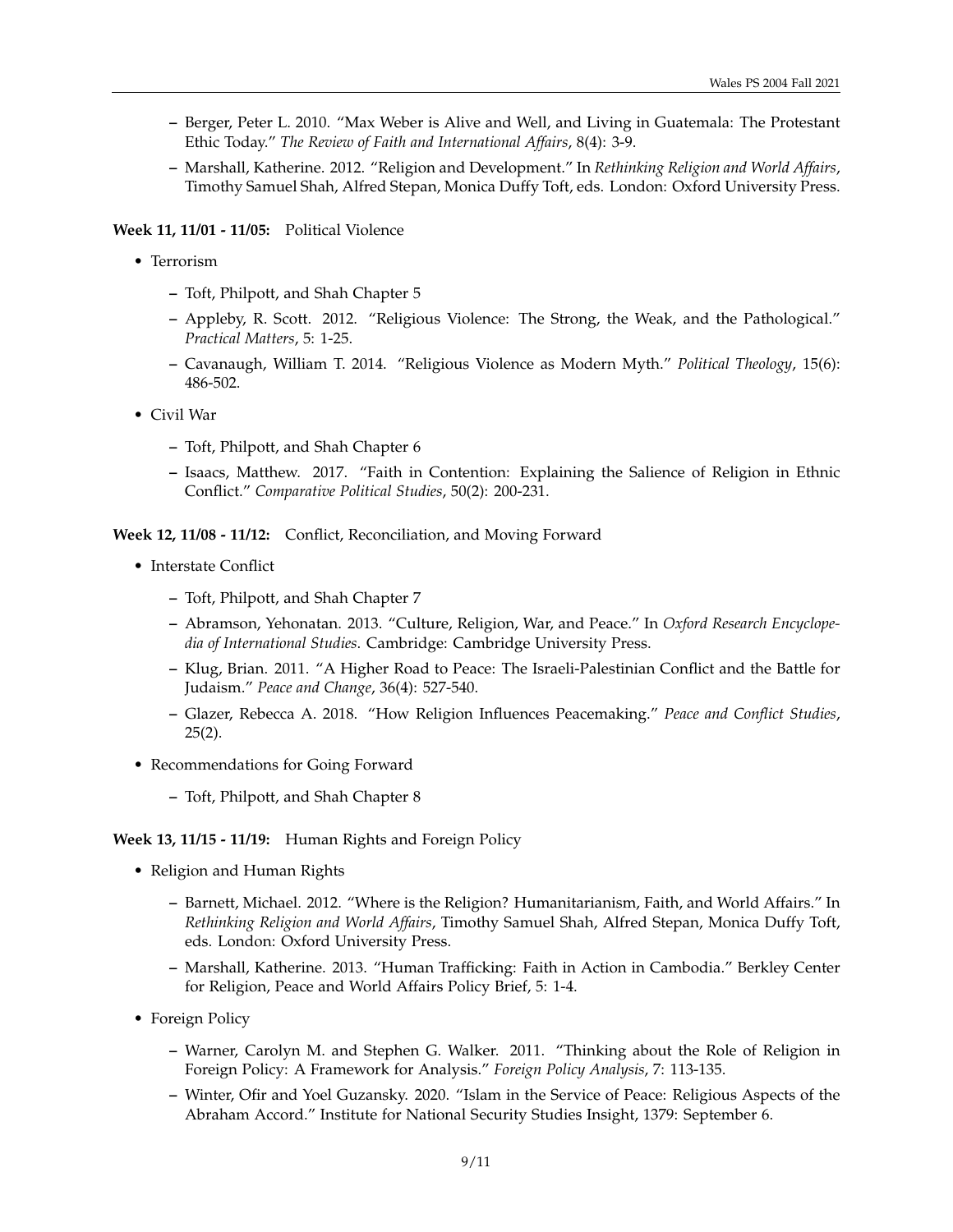- **–** Albright, Madeline and Bill Woodward. 2006. *The Mighty and the Almighty: Reflections on America, God, and World Affairs*. New York: HarperCollins Publishers. (Excerpts on Canvas)
- **–** Landow, Charles and James McBride. 2021. "Moving Past the Troubles: The Future of Norther Ireland Peace." The Council on Foreign Relations, April 23. https://www.cfr.org/backgrounder/movingpast-troubles-future-northern-ireland-peace

**Week 14, 11/22 - 11/26:** Thanksgiving Break

• No classes

**Week 15, 11/29 - 12/03:** Religion and the State

- Religious Freedom
	- **–** Fox, Jonathan. 2014. "Religious Freedom in Theory and Practice." *Human Rights Review*, 16(1): 1-22.
	- **–** Philpott, Daniel. 2020. "Ignore the optics. Trump's executive order could jump-start the cause of global religious freedom." *America Magazine*, June 9. https://www.americamagazine.org/politicssociety/2020/06/09/trump-executive-order-global-religious-freedom.
	- **–** Hall, Mark David. 2008. Review of the book *The Political Origins of Religious Liberty*, by Anthony Gill. Journal of the American Academy of Religion, 77(1): 165-169.
	- **–** King, Matthew Taylor. 2020. "The Gospel According to Xi." The Wall Street Journal, June 4.
	- **–** Wales, Michael D. 2021. "Religious Freedom for Everybody, Everywhere, All the Time? An Evaluation of the International Religious Freedom Act." Presented at the International Studies Association Midwest Annual Conference, St. Louis.
- Religion as Politics
	- **–** Grewal, Sharan, Amaney A. Jamal, Tarek Masoud, and Elizabeth R. Nugent. 2019. "Poverty and Divine Reward: The Electoral Advantage of Islamist Political Parties." *American Journal of Political Science*, 63(4): 859-874.
	- **–** Wilson, Erin K. 2014. "Theorizing Religion as Politics in Postsecular International Relations." *Politics, Religion, & Ideology*, 15(3): 347-365.

**Week 16, 12/06 - 12/10:** Politics as Religion

- Politics as Religion
	- **–** Gentile, Emilio. 2006. *Politics as Religion*. Trans. George Staunton. Princeton, NJ: Princeton University Press. (Introduction on Canvas)
	- **–** Morson, Gary Saul and Morton Schapiro. 2021. "Gary Saul Morson and Morton Schapiro on Minds Wide Shut." https://press.princeton.edu/ideas/gary-saul-morson-and-morton-schapiroon-minds-wide-shut
	- **–** Woodhouse, Leighton. 2021. "Fanatics: Politics has become a religion." https://leightonwoodhouse.substack.com/p/fanatics
	- **–** Garreau, Joel. 2010. "Environmentalism as Religion." *The New Atlantis*, Summer, https://www.thenewatlantis.com/publications/environmentalismas-religion.
- Dec. 10: Reading Day

#### **Week 17, 12/13 - 12/17: Final Exam**

• Final Exam: Dec. 16, 3-5pm